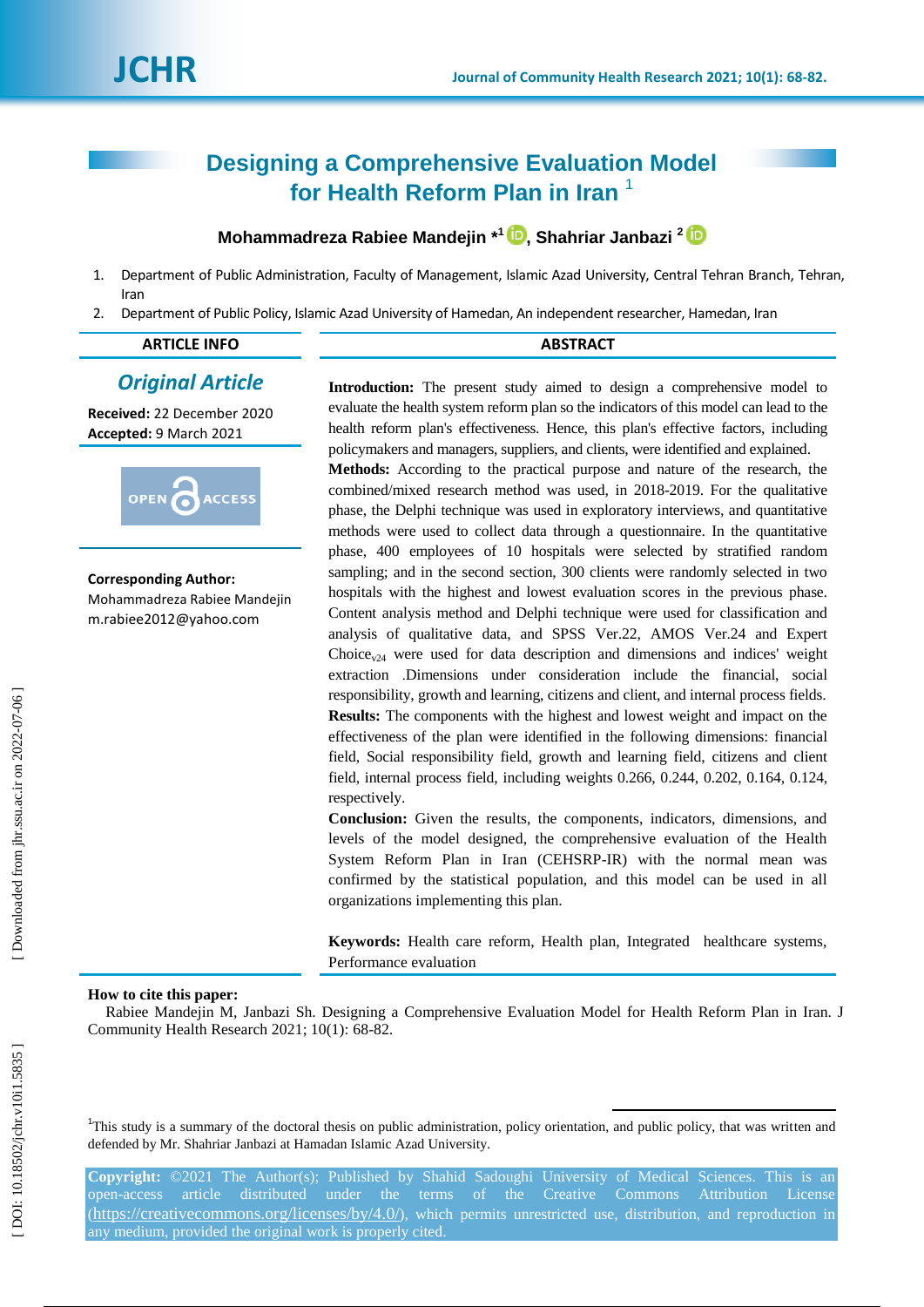#### **Rabiee Mandejin M & Janbazi Sh**

# **Introduction**

The health system reform plan with three approaches of financial protection of people, equity in access to health services, and improving quality of services has been put on the government's agenda to implement health objectives in the 5th Five Year Development Plan. On March 30 , 2014, this plan was implemented according to Note 21 of the 2014 Budget Bill. Part of the project's funding was funded by reforming the price of goods, services, and subsidies on bread and electricity (1).

Investigating performance and efficiency as one of the effective factors on the effectiveness of a healthcare reform plan can help policymakers and executives better identify its strengths and weaknesses and strive to improve them (2). After five years of implementing this plan, there is a need for conducting scientific research with a precision tool on the evaluation of the project implementation. Designing a comprehensive model for a healthcare reform plan in the country is considered the first step in this field , and the present study seeks to fill the theoretical vacuum of the lack of a comprehensive model of healthcare reform plan assessment.

According to the studies conducted in this field, unfortunately, no comprehensive approach is found in evaluating this plan. Only one aspect of the issues related to this plan has been addressed by each of the researchers who have taken measures in this field , and the approach used in most studies has been in a simple framework (measuring the attitudes of client s and practitioners in reform plans, etc.). This vacuum is as important as the Deputy Minister of Health, who is also responsible for the implementation of the plan, and has pointed out the need for its implementation in a clear manner (3), that measures and results of the implementation of the health reform plan should be evaluated in the language of statistics and based on recognized international indicators (3). This study aimed to address four major challenges in performance evaluation included: Lack of comprehensiveness in evaluation criteria at different levels, One-dimensional view of

evaluation and lack of comprehensiveness of evaluation dimensions, Lack of attention and pay attention to organizations' social responsibility in the evaluation criteria and inconsistency of performance indicators and strategic goals (4). In this regard, designing a comprehensive evaluation model of health reform plan in Iran was selected for the present study in order to cover part of this basic need, using the Extended Balanced Scorecard (BSC), considering the local, climatic, cultural , and structural conditions of this plan (project) and using the Willcocks'theoretical framework. This study aimed to design a comprehensive model of health reform plan evaluation in Iran with an Extended Balanced Scorecard approach so that relevant organizations can implement their strategy based on strategic goals and comprehensively evaluate its results .

Wu et al . during a study conducted a balanced scorecard based on a valid comprehensive measurement system by investigating the employees working in the hospital in western China. In the present study, 216 professional employees received valid answers through questionnaires. According to the results, ranking the importance of the Balanced Scorecard views is related to a serious concern in future planning and management. The establishment of a balanced scorecard measurement system for integrated health care organizations in China (5) has been recommended in this study. Also, Farooq Salman et al . in a study (case study: Oman's Suhar University) investigated the effectiveness of using the Balanced Scorecard (BSC) as a management tool in the performance evaluation and thus the quality of university services. According to their results, there is a strong relationship between the strategic roadmap and the four BSC perspectives. According to the present study results , the concept of BSC can be introduced to an educational institution to fill the gap created between creating a strategy and implementation in the same way (6). Leksono et al., in a study , investigated the Balanced Scorecard (BSC) -based sustainable supply chain and , using expert opinions, extracted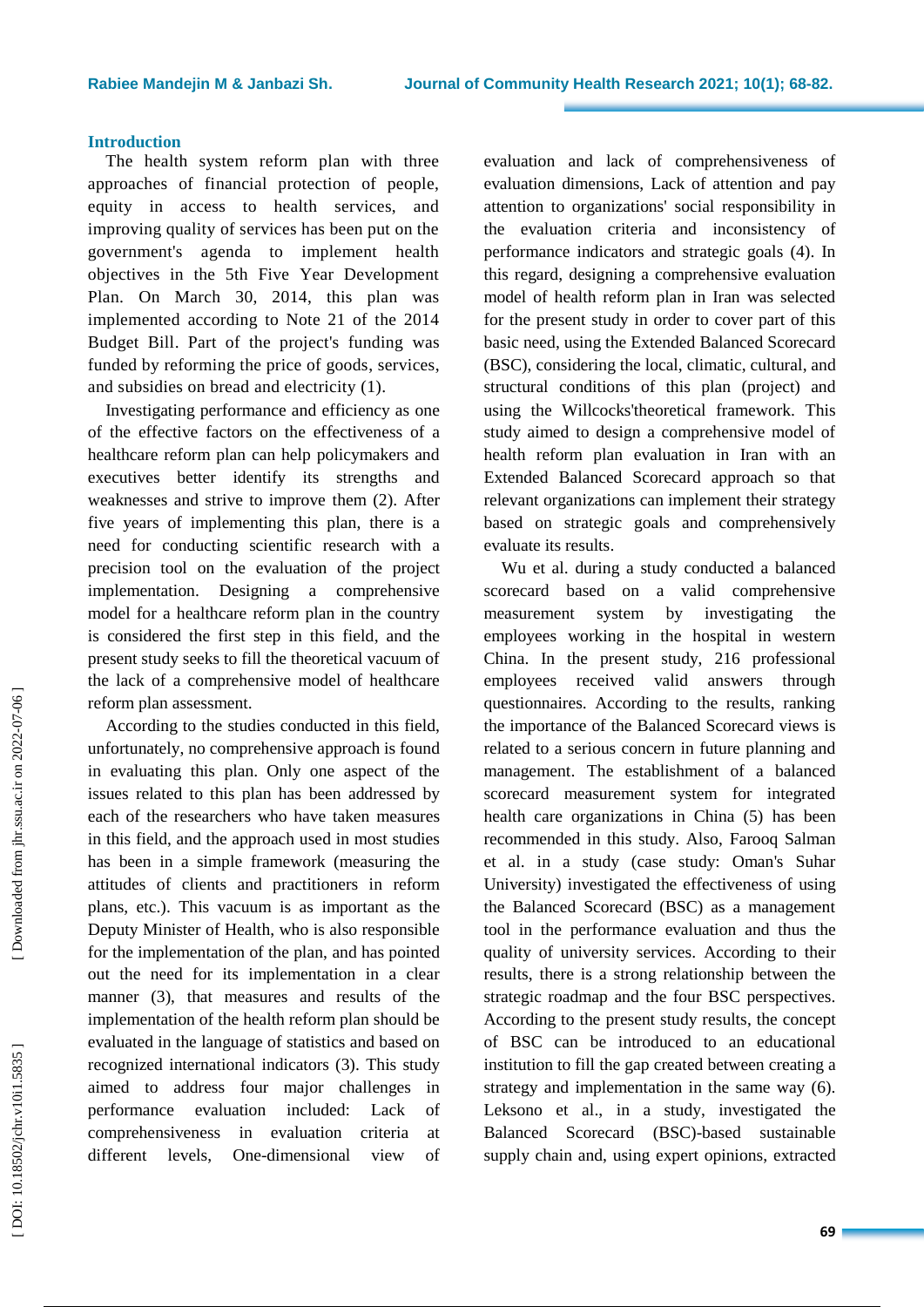29 indices and examined their effects on BSC dimensions and finally, mapped the strategy map by examining the relationships of indices (7).

Rahmat et al. concluded that environmental and social standards and resource efficiency could prioritize performance indicators and clarify the strategy map in a detailed way based on Extended BSC in the field of Indonesia's manufacturing sector while investigating the environmental and social aspects of the scorecard (8). Gutacker& Street , in a study on public treatment sectors in the UK entitled "multidimensional performance evaluation of public sector organizations using dominant criteria," concluded that we need to find significant correlations between goals. They concluded that ignoring correlations can lead to inaccurate performance evaluation (9). Mehralian et al. in a study entitled "TQM and organizational performance using a balanced scorecard approach" on Iranian pharmaceutical industries , have concluded that the implementation of TQM has a positive and significant effect on the BSC and its four perspectives. They believed that managers should strongly use TQM methods to achieve their strategic goals due to the strong relationship between TQM and all four organizational performance perspectives (BSCs) (10). Anjomshoae et al., in a study entitled "Towards a Dynamic Balanced Scorecard Model for Managing the Performance of Humanitarian Aid Organizations , " explained the sustainable , balanced scorecard and thereby introduced a conceptual model with a BSC approach to humanitarian relief organizations (11). Kailash et al., in a study entitled "Development of Balanced Scorecard for Health Care Using Interpretive Structural Modeling and Analytic Network Process," aimed to establish a Balanced Scorecard-based Performance Assessment Framework for Health Care Systems, identified key indicators of performance and their relationship to the health care system. They used an integrated interpretive structural modeling approach and an analytical networking process to develop a balanced scorecard (12).<br>In a study entitled "Investigating the effect of

Health CareReformPlan on Hospital Performance

Indicators in Lorestan Province," Dadgar et al. concluded that implementing the above plan has led to making a positive change in performance indicators of the hospital. Therefore, it is recommended to pay attention to the continuous improvement of the current process and the continuation of the plan's implementation (13). A study was carried out to investigate the effect of subsidy targeting and health reform plan on equity index in household health expenditures. The results showed that the incomplete implementation of the first phase of the Subsidy Targeting Law has had no positive effect on justice in the health system's financing due to decreasing health system financing after implementation of subsidy targeting law . On the other hand, no significant change has made in the financing of the health system in terms of the inequality and injustice with implementing the second phase of subsidies targeting (Paragraph b, Article (34) of the 5th Five Year Development Plan and the Health ReformPlan as a financial reform of the health system ). So, it seems that the main factors affecting the reduction of direct payments by the people and thus the reduction of income inequalities which must be considered in health system reforms include the implementation of the laws in a precise and correct way, maximizing the protection of laws, timely financing and greater participation of government in financing the health system (14). A study was carried out to examine health insurance organizations' performance in cross-sector collaboration with the Ministry of Health and Medical Education to implement the health system reform plan effectively. The results showed a need for clarification and creating legal requirements on insurance organizations' obligations and subsequently "monitoring and control by the health system administrator, Ministry of Health (15). According to the results of another study that was carried out to examine the importance of patient satisfaction in the health system reform plan, centers' attention to patient satisfaction is relatively favorable. However, there is a need for additional efforts to achieve this goal reform plan. It seems that basic review is required to handle complaints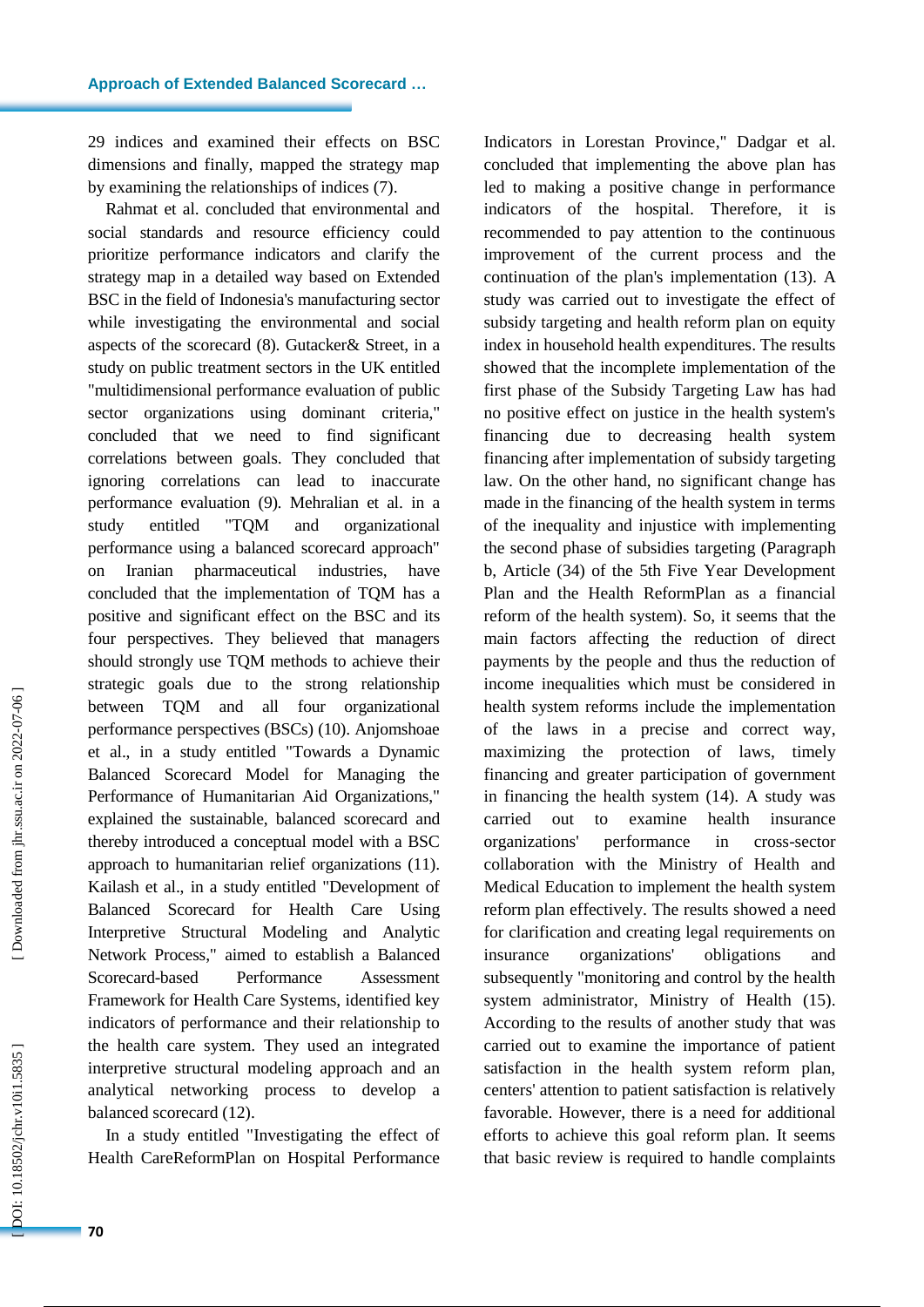#### **Rabiee Mandejin M & Janbazi Sh**

and suggestions on the forms used to satisfy the reform plan (16). The results of a study on analyzing the key indicators of performance in the field of human resources showed that key indicators of performance are often used as a "value" and are linked to organizational strategy in order to measure activities such as the effectiveness of leadership method in the development of the organization, employment , services and satisfaction (17). According to the results of a study that aimed to analyze the way used to choose the policy interventions and decision making of Iranian health system policymakers (1979 -2014) and analyz e the pattern of decision -making and policy thinking, the decision made to apply at least one or more important and broad policy interventions from a lifelong perspective is considered as an important principle considered during the tenure of the health policymakers involve d in the country's health system . Based on this view, a policy is made based on lexical rationalism patterns, garbage -can model, and open decision making (Open decision making is an approach to arriving at actionable agreements through participatory practices. ) and decision making during a crisis. Also, the health implications obtained can be justified by the models used (18). According to the results of a study that aimed to measure the way used to implement health reform plans from experts who monitored the treatment, the indicators evaluated in relation to each plan did not materialize completely, but they were fairly favorable . Given that evaluations have been made at different time intervals from the start of each plan, a small amount of failure to realize can be due to several reasons, including inadequate training, shortage of workforce, lack of preparation of some infrastructures, such as increased numbers of the patients referring to centers, and increasing burden of problems in health centers in the early stages of plans. Finally, the present study has recommended re -evaluating these indicators' utility in the second round of visit s to the medical centers compared to the first round of visits (19).

Based on the mentioned experiences and considering the framework of this research that was mentioned in the expression of the problem, we seek the goal of four important challenges in evaluating performance under the headings: lack of comprehensiveness of evaluation criteria at different levels. one-dimensional view of evaluation and lack of comprehensiveness of the dimensions of evaluation, lack of attention and consideration of social responsibility organizations in evaluation criteria and lack of alignment of performance indicators and strategic goals (Bozorg Haddad, 2012, 13 -13). In this direction, to address the challenges of a onedimensional view of evaluation and the lack of comprehensiveness and imbalance of the evaluation system, as well as the mismatch of performance indicators and strategic goals of a balanced scorecard with four financial dimensions, employees, internal processes and growth and learning and To solve the problem of lack of attention and to consider the social responsibility of the project in the evaluation criteria of the scorecard developed with the fifth dimension under the title of environmental (social responsibilities) and to solve the problem of lack of comprehensiveness of evaluation criteria at different levels, using the framework provided By Wilcox and its generalization in line with the dimensions of the national document of general health system policies, four levels of evaluation (including policy makers and strategic managers, employees, service providers and suppliers) are identified and classified. Therefore, the main purpose of this study was to design a comprehensive model for evaluating the health transformation plan in Iran so that the relevant organizations can implement their strategy based on strategic goals and evaluate the results comprehensively and correct their mistakes.

# **Methods**

This study is considered descriptive and cross -sectional research that was carried out during 2018 -2019. A mixed -method (qualitative and quantitative) was used in the present study due to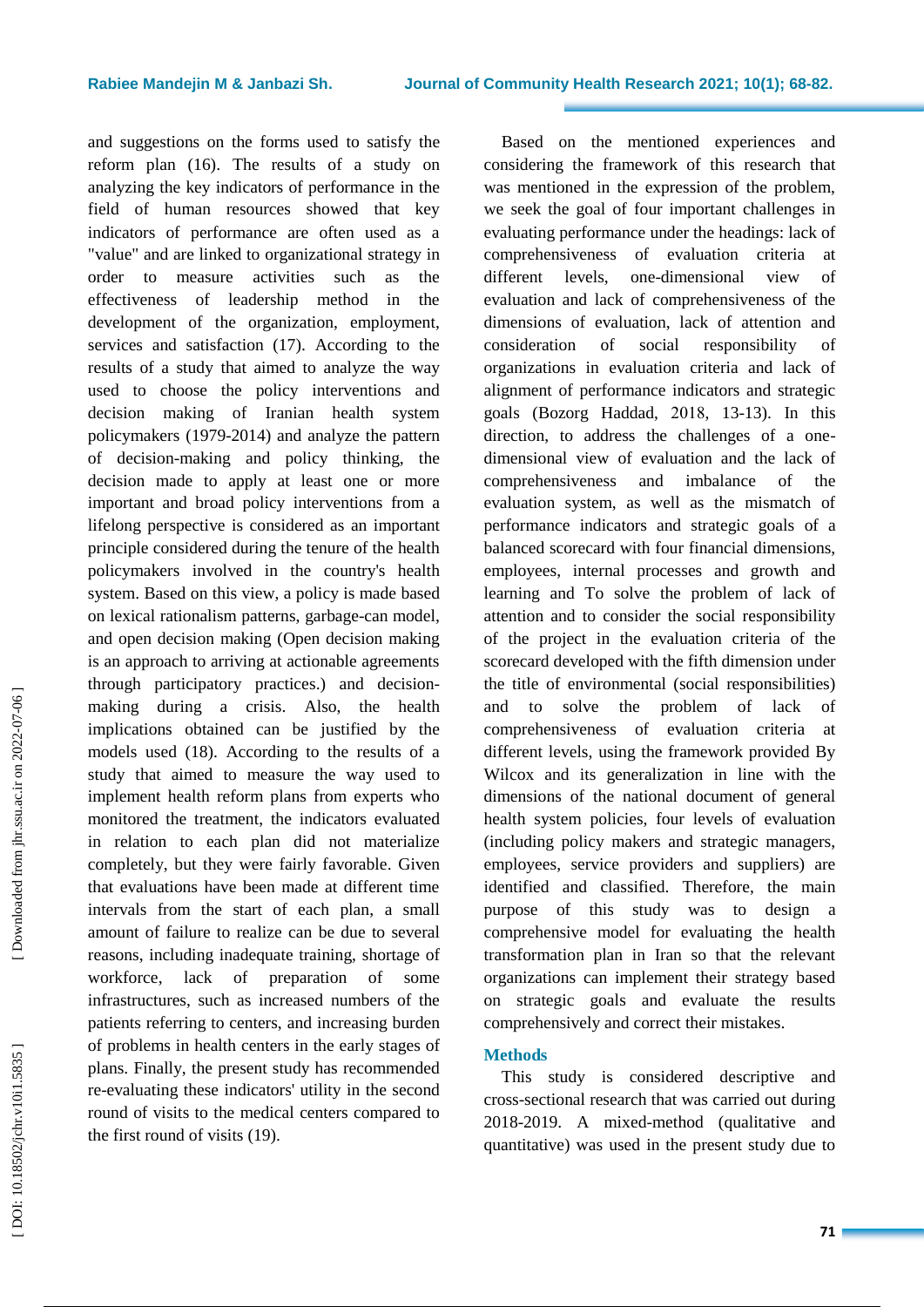its purpose and nature. To carry out this study, a relatively comprehensive understanding was first achieved in relation to how to evaluate the health system reform plan in Iran by studying previous research records, and a preliminary framework was provided on this basis.

In the qualitative phase, purposive sampling and semi -structured interviews of 15 experts, the Delphi method was used to evaluate and extract 70 indicators of comprehensive health system reform plan evaluation in 5 dimensions of Extended Balanced Scorecard (BSC and there was a consensus on it. Then, weights of dimensions and indicators and their priorities were determined using paired comparisons and SPSS and Expert Choice software. In the quantitative phase, the simple sampling method was used to fit the designed model adaptively, and the views of 400 health care reform plan providers in 10 teaching and non -teaching hospitals (two independent groups) in Shahid Beheshti University of Medical Sciences were obtained .

The sample size in qualitative research is the sample size that adequately answers the research questions. Therefore, after separating the levels, a total of 17 people were selected from among them to the extent of adequacy (saturation) by snowball method from experts at each level in whom the role of performance was more noticeable and open. In the quantitative part of the research, according to the statistical population and using Cochran's formula, 400 employees of 10 hospitals of Shahid Beheshti University of Medical Sciences were selected to evaluate the health transformation plan by stratified random sampling. Also, 300 patients (project recipients) in two hospitals of Shahid Beheshti University of Medical Sciences were selected by simple random sampling method.

$$
n=\frac{z^2pq}{d^2}
$$

Cochran's formula

 $n =$ sample size  $N =$ statistical population size  $z =$  Percentage of acceptable standard reliability error

 $p =$  Percentage of population without definite attribute

 $q(1-p)$  = percentage of the population without a definite attribute<br>d= Degree of probability or probable desired

accuracy

In the first stage, the study of research literature, dimensions, components , and indicators derived from theoretical foundations and research conducted in the field of subject and exploratory studies became the basis for identifying the conceptual model. By conducting theoretical studies and using the content analysis method, the initial conceptual model was presented. In other words, after gaining the necessary knowledge of the scientific bases and existing models and classifying and analyzing them using the content analysis method, the main dimensions, components and indicators were identified. In several stages of explorative interviews with 17 experts, the dimensions, components , and indicators were identified and corrected by the Delphi technique. After final corrections and review of validity and confirmation, the basis of investigations and field and experimental studies and analyses was provided.

In the second stage, which was a qualitative study based on the Delphi method, in two parts and the research area -Shahid Beheshti University of Medical Sciences including five educational hospitals (i.e. , Imam Hossein Hospital, Loghman Hospital, Tajrish Martyrs Hospital, Modares Hospital , and Taleghani Hospital) and five non educational hospitals (i.e. , Imam Khomeini Hospital in Firoozkooh, 3rd Shaban Hospital in Damavand, Anonymous Martyrs Hospital, Zaeem Hospital in Pakdasht and Pakdasht Martyrs Hospital), the data was used for the comprehensive evaluation of the health reform plan based on comments of the statistical population. After evaluating the plan at the level of 10 hospitals by the servers of the plan, the plan was judged and evaluated in two hospitals (i.e. , Modares and Zaeem Pakdasht hospitals) terms of clients' comments , and the relevant statistical analyzes

OOI: 10.18502/jchr.v10i1.5835

**72**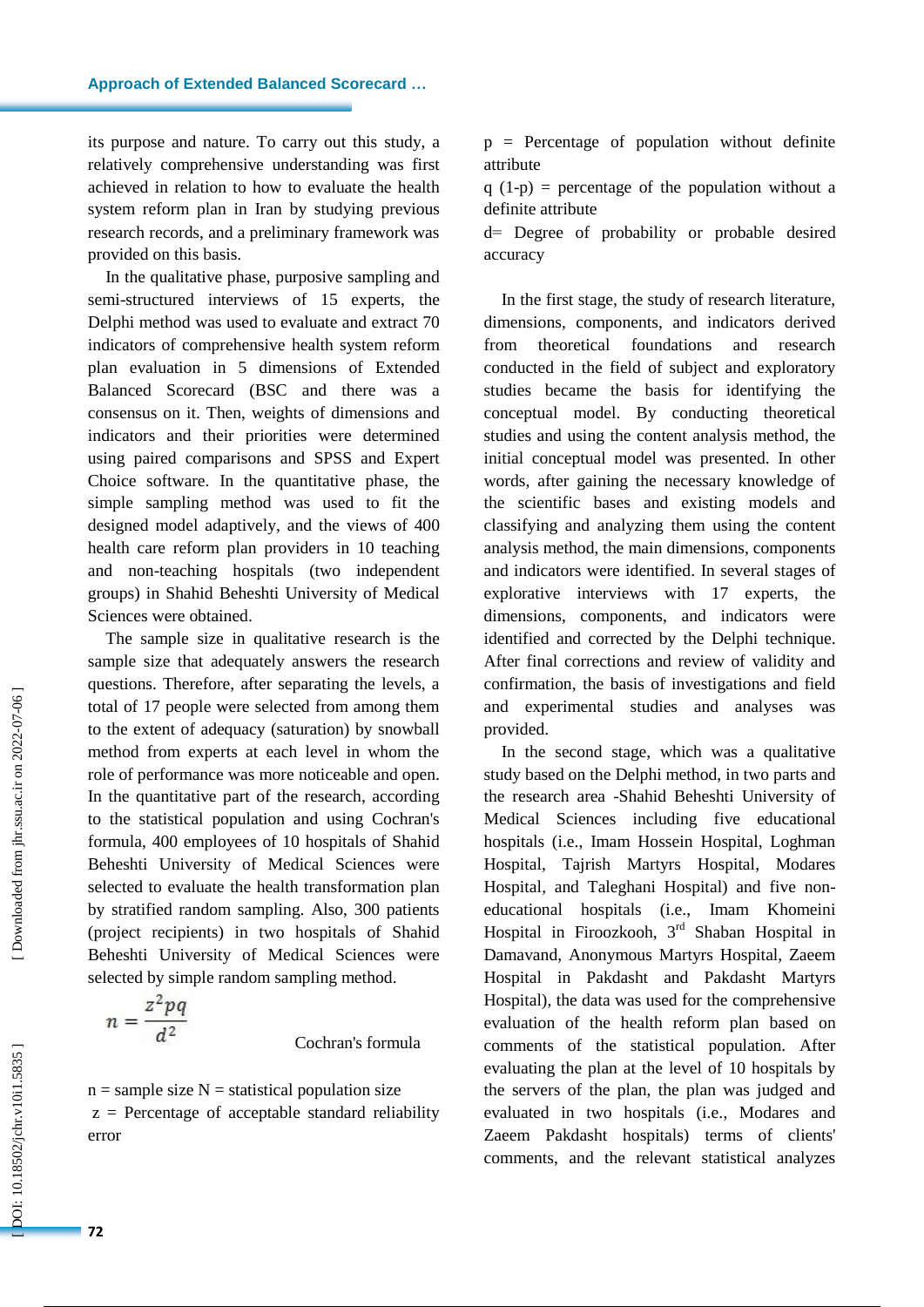were presented. Therefore, at this stage, following the components of the comprehensive evaluation model of the health reform plan in Iran through in depth and exploratory interviews with scientific and executive experts who were purposefully selected, the necessary qualitative data was collected. Using content analysis as a research technique, the concepts, categories , and main and secondary factors were identified and analyzed. These concepts, factors, and categories were considered the basis for developing the tool (questionnaire) to achieve effective factors and recognize the dimensions and components, providing a model for presenting a comprehensive evaluation model of Iran's health reform plan. This section resulted in a package of basic dimensions and components and indicators of the comprehensive evaluation model of Iran's health reform plan. In the qualitative part of the research, the researcher -designed semi semi-structured questionnaire was used. The structured questionnaire was used to collect information in the  $2<sup>nd</sup>$  to  $4<sup>th</sup>$  phases of the Delphi technique and the research field phases. Methods of data collection in this research included questionnaire s, interview s, observation , and documents. These questionnaires consist of two general and specialized sections. The former includes demographic questions (including age, gender, level of education, and work experience) , and the latter includes research questions. Twenty minutes of direct and face -to -face interviews were used for each sample to complete the questionnaire. Before completion, individuals were asked to sign a written consent form at the top of the questionnaire. The validity of the questionnaire was calculated to be 0.46 according to the opinion of 30 experts in this field , and its reliability was calculated using SPSS software version 22 according to Cronbach's alpha of 0.832, 0.835, 0.917, 0.811, 0.788 , and 0.976 for financial indicators, social responsibility, citizens and clients, the internal process, the growth and learning, and the questionnaire totally, respectively. Therefore, from the obtained values, it can be concluded that the questionnaire prepared

in this study has the necessary content validity and reliability and can properly evaluate the intended purpose of this study. The inclusion criteria for included target groups and stakeholders (individuals and policymaking and implementation centers in the Iranian health system) in the health reform plan encompasses four levels , including Iranian health governance and policymaking (the level of policymakers and strategic managers), the level of suppliers and middle managers, the level of service providers (operational managers of service units) and the level of clients of the two hospitals (i.e. , Modares and Zaeem Pakdasht hospitals) and employees of 10 hospitals. The exclusion criteria included inability to complete the questionnaires for personal issues, incomplete completion of the questionnaire , or withdrawal of continuing the research. One of the ethical points of research was to assure the subjects about the confidentiality of the information and the right to withdraw at any research stage .

In the qualitative phase, purposive sampling and semi -structured interviews of 15 experts, the Delphi method was used to evaluate and extract 70 indicators of the comprehensive evaluation of health system reform plan in 5 dimensions of Extended Balanced Scorecard (BSC), and there was a consensus on it.

The experts were selected based on theoretical mastery, practical experience, willingness , and ability to participate in research and access (20).

In a study in which the Delphi technique (The Delphi technique is a quantitative option aimed at generating consensus. ) was used , if the participants were homogeneous, 10 to 15 samples would be sufficient to perform Delphi. According to the studies and articles using the Delphi method, it is recommended that the number of experts be between 1 and 2 people (20). Therefore, in the present study, about 50 people were identified ; finally , 18 people were selected after filtering and applying the aforementioned indicators. It should be noted that 17 individuals participated in the first round of the Delphi method (The Delphi method, also known as Estimate -Talk -Estimate [ETE]) is a structured communication technique or method,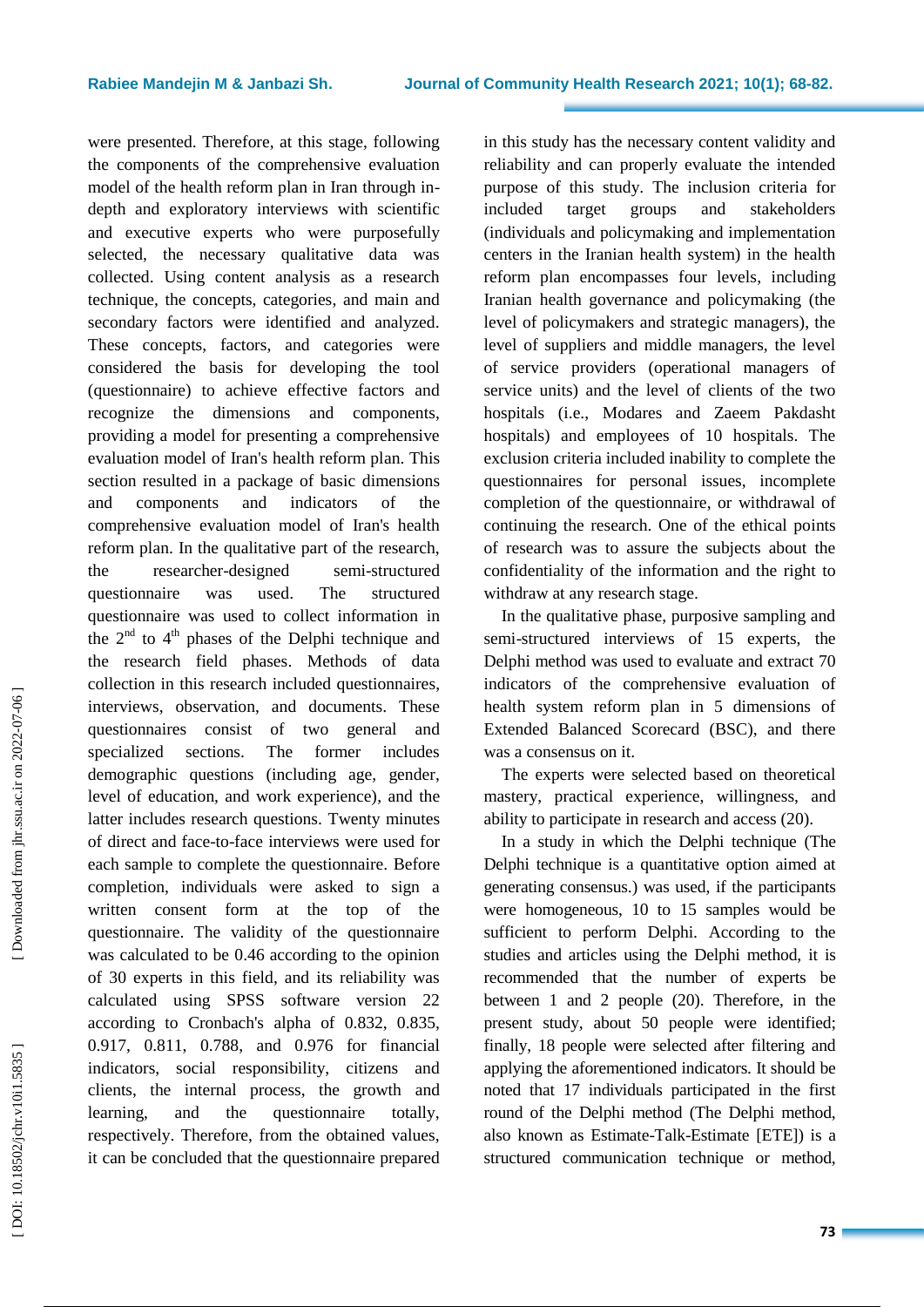originally developed as a systematic, interactive forecasting method which relies on a panel of experts.), and 15 questionnaires from the questionnaires distributed were returned , and it was discovered that they could be used. Fifteen individuals participated in the second round and 14 individuals in the third and fourth rounds. The weights of dimensions and indicators, and priorities extracted by the Delphi method were determined using paired comparisons and SPSS and Expert Choice software.

In the third stage, a quantitative study in order to determine the weight and importance of the indicators and dimensions of the model, dimensions, basic components , and indicators obtained in the qualitative stage was exposed to the judgment of experts, determining weight, the importance of the indicators and model dimensions quantitatively. The final model of the comprehensive evaluation of the health reform plan in Iran was presented at this stage.

In the fourth stage, evaluation using the designed model , which was a quantitative phase in the first part to implement the designed model, 400 employees of 10 educational and non -educational hospitals of Shahid Beheshti University of Medical Sciences were selected by stratified random sampling method. In the second part of the quantitative phase, 300 clients in two educational and non -educational hospitals of Shahid Beheshti University of Medical Sciences were selected by simple random method, who had obtained the highest and lowest evaluation scores in the previous phase to evaluate the health reform plan according to the designed model. To describe the data and extraction of dimensions and indicators' weight, SPSS software Ver.22, AMOS software Ver.24, and Expert Choice<sub>v24</sub> software were used. Also, the central parameters (i.e. , arithmetic mean, geometric mean, harmonic mean, mode , and quartets) and dispersion indicators (range of changes, interquartile range, mean deviation from the mean, variance, standard deviation, and scattering coefficient) were considered as descriptive statistics. As inferential statistics, Kendall and Confirmatory factor analys is were used in line with the experts' consensus and model confirmation in the field tests.

# **Results**

# **Qualitative part: Measures and findings in the sound done according to the Delphi method**

The dimensions adapted from the extended balanced scorecard model in this study are as follows: financial - social responsibility - citizens and client - internal process - growth and learning dimensions (21). In the fourth round, the mean and standard deviation of the total components were equal to 3.844 and 0.823, respectively. According to the comparison of mean and standard deviation values of all components in the fourth round, with similar values in the second round, the components had a higher mean and lower standard deviation than the second round, but no significant change was observed compared to the third round. Kendall's coefficient of concordance was calculated for panel members' responses to the indices of five dimensions, and it was 0.735 for the second round, 0.893 for the third round, and 0.903 for the fourth round. Given that the panel members were more than four people (15 individuals for the second round, 15 individuals for the third round, and 14 individuals for the fourth round), this value is quite significant.

Given that Kendall's coefficient in the fourth round increased by only 0.01 compared to the third round , and no significant increase was found in the members' consensus in the two successive rounds, we can end up repeating the Delphi rounds. On the other hand, according to Kendall's coefficient values , there is a strong consensus in the second round, but there is a strong consensus among the penalists in the third and fourth rounds. The indices extracted in this model are presented in Tables 1 and 6:

**Prioritization of the dimensions and indicators of the comprehensive evaluation model of the health care reform plan in Iran**

**A) Dimensions:** 5 dimensions determined based on the mean, geometric mean , and weight values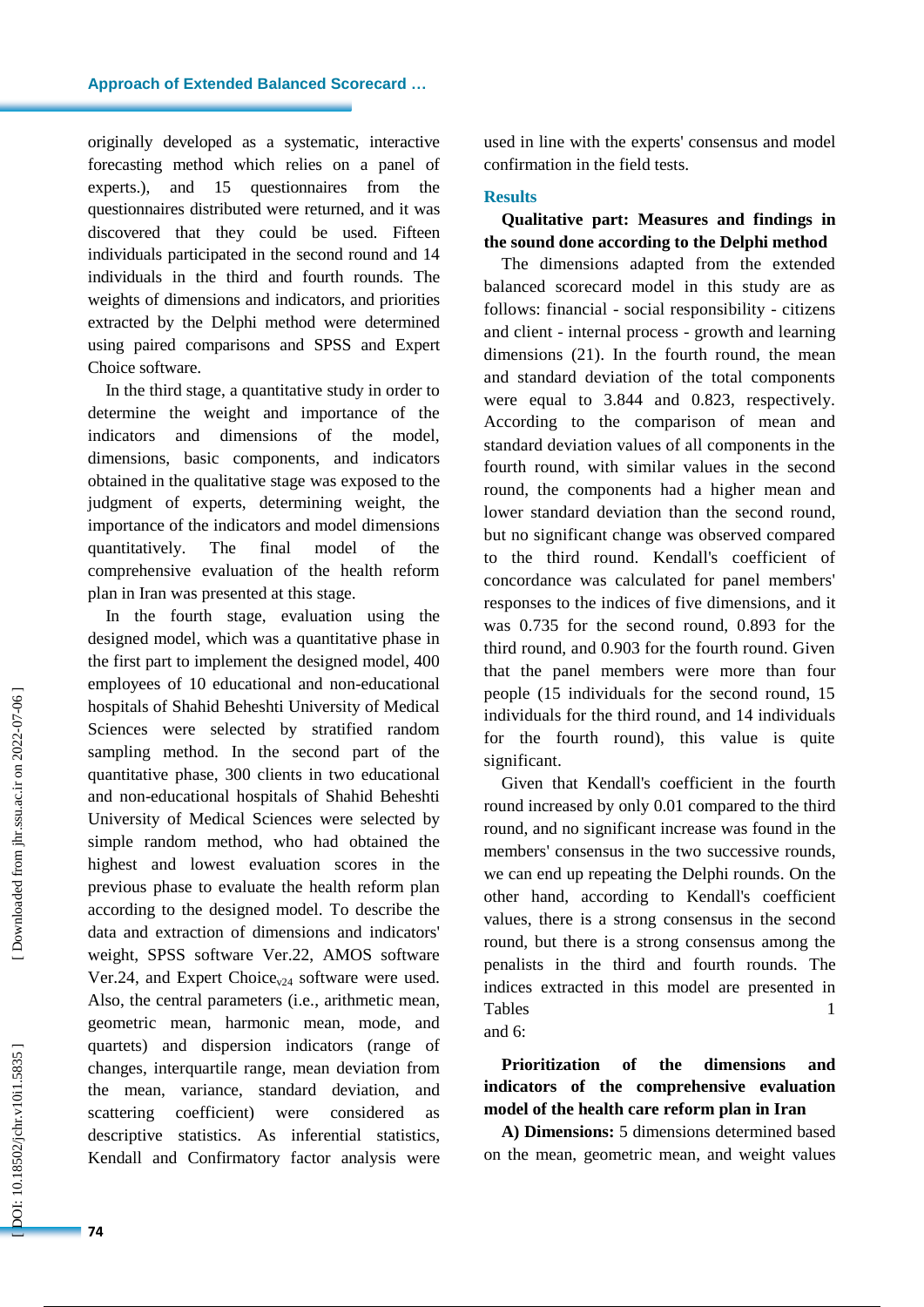(extracted from Expert Choice software) in the final model were prioritized, and the results are presented in Table (1) :

| <b>Table 1.</b> Prioritization of the main indicators of the model |        |            |                            |  |  |  |
|--------------------------------------------------------------------|--------|------------|----------------------------|--|--|--|
| <b>Prioritization</b>                                              | Weight | Mean value | <b>Dimensions (fields)</b> |  |  |  |
|                                                                    | 0.419  | 3.979      | Growth and learning        |  |  |  |
| 2                                                                  | 0.263  | 3.948      | Finance                    |  |  |  |
| 3                                                                  | 0.160  | 3.920      | Social responsibility      |  |  |  |
| 4                                                                  | 0.097  | 3.891      | Citizen and client         |  |  |  |
| 5                                                                  | 0.062  | 3.686      | Internal process           |  |  |  |

**B) Indicators:** In this model, in addition to indicators, strategies, key indicators of performance, and missions in each field are specified.

# **Growth and learning dimension**

According to the values of mean, geometric mean , and weight of the indices (extracted from Expert Choice software), prioritization of growth and learning indice s are presented according to Table (2) :

**Table 2 .** Prioritization of the indicators for the dimension of growth and learning

| <b>Ranking</b> | Weight | Mean  | <b>Indicators</b>                                                                                                                                         |
|----------------|--------|-------|-----------------------------------------------------------------------------------------------------------------------------------------------------------|
| 1              | 0.221  | 4.617 | Per capita educational growth of personnel and service providers in the reform plan                                                                       |
| 2              | 0.154  | 4.489 | Performing research educational needs assessment                                                                                                          |
| 3              | 0.154  | 4.419 | Improving the skill level of personnel and service providers in health reform<br>planning                                                                 |
| $\overline{4}$ | 0.105  | 4.349 | Up-to-date training provided to service providers                                                                                                         |
| 5              | 0.068  | 4.031 | Formation and strengthening research group of the study to analyze and use the<br>health system's data to Optimal Management of resources, knowledge, and |
| 6              | 0.068  | 3.956 | Using family medicine doctor in treatment in the first level of society                                                                                   |
| 7              | 0.042  | 3.897 | Developing self-care education services of Ministry of Health to the community                                                                            |
| 8              | 0.042  | 3.877 | Establishment and development of creativity and innovation departments in<br>different health sectors                                                     |
| 9              | 0.042  | 3.867 | Developing and improving the health information technology system in the health<br>reform plan                                                            |
| 10             | 0.042  | 3.791 | Use of information technology capacities in the field of health education and<br>research                                                                 |
| 11             | 0.027  | 3.701 | Developing the referral system at the different levels of health care in the health<br>reform plan                                                        |
| 12             | 0.019  | 3.407 | Paying attention to the logical and scientific rooting and solving the problems in<br>implementing the health system reform plan                          |
| 13             | 0.014  | 3.333 | educational<br>Changing<br>the<br>system of medical,<br>paramedical.<br>health,<br>and other departments based on the country's health system reform plan |

Strategy :Increasing the Quality of Knowledge and Services - Growth and Leadership of People, Managers, Staff, Students and Related Organizations

Key Indicators of Performance: Empowerment - Culture - Professionalism

Mission : Paying attention to patterns of change, development and growth

# **Financial dimension**

|  |  |  | According to the values of mean, geometric |
|--|--|--|--------------------------------------------|
|  |  |  | mean, and weight of the indices (extracted |

from Expert Choice software), prioritization of financial indices are presented according to Table ( 3 ) :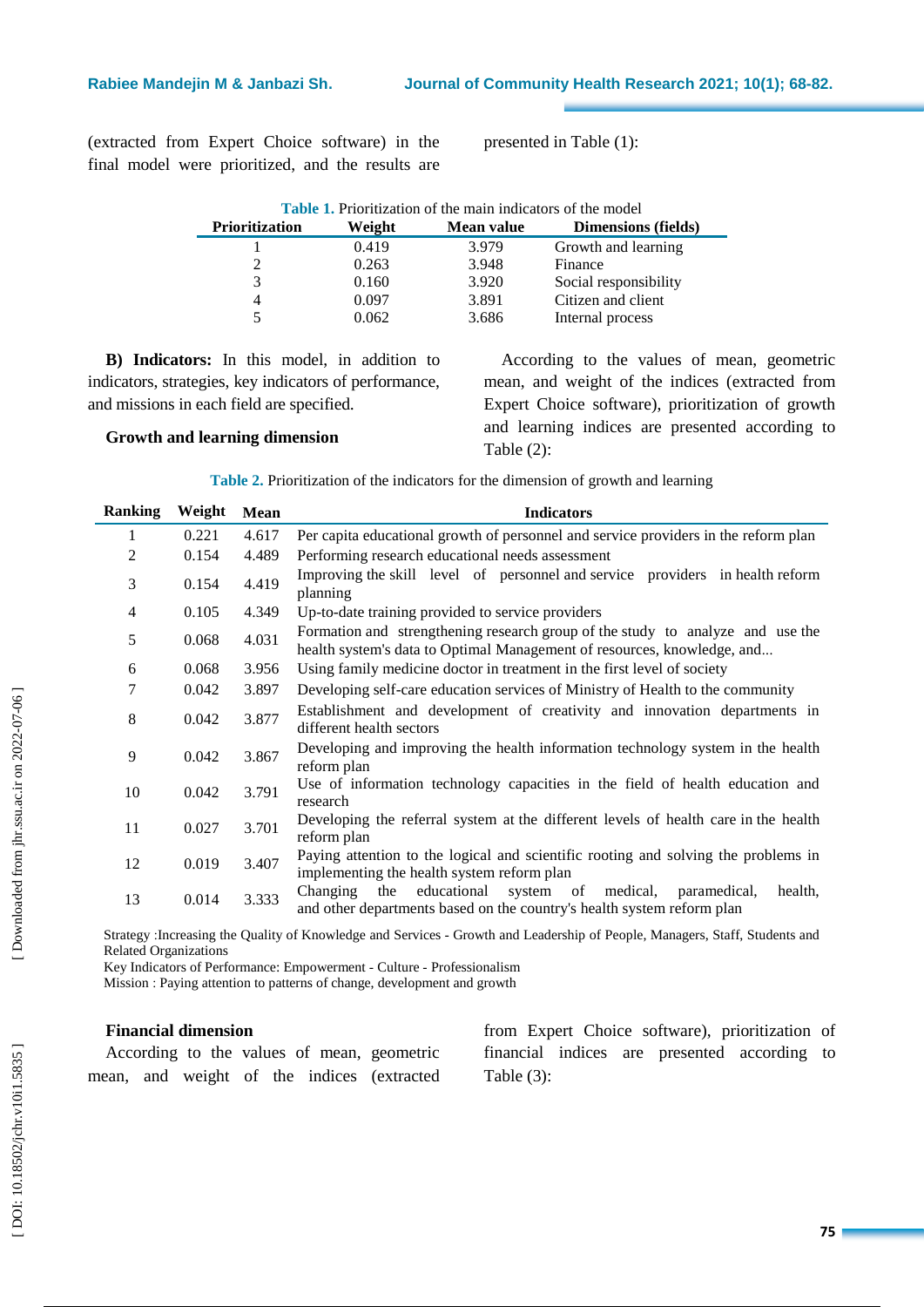| Ranking        | Weight | <b>Mean</b> | <b>Indicators</b>                                                                                                                                                                                |
|----------------|--------|-------------|--------------------------------------------------------------------------------------------------------------------------------------------------------------------------------------------------|
| $\mathbf{1}$   | 0.182  | 4.679       | Deployment and optimization of the payment based on the performance of employees<br>working in the plan                                                                                          |
| $\overline{2}$ | 0.123  | 4.568       | Strict and structured monitoring on the prices of medical equipment/ medicine/<br>supplies used                                                                                                  |
| 3              | 0.123  | 4.524       | Providing free health care services to vulnerable groups, affiliated to support<br>organizations and                                                                                             |
| 4              | 0.123  | 4.465       | Growth of resources/revenues of health care centers compared to the previous year                                                                                                                |
| 5              | 0.123  | 4.382       | Increasing the training costs per capita of staff working on health system reform plan                                                                                                           |
| 6              | 0.084  | 4.111       | Maintaining<br>financial<br>commitments between hospital/health<br>long-term<br>centers involved in the project and resource Suppliers (Insurance, Pharmaceutical<br>companies, Equipment, etc.) |
| 7              | 0.059  | 4.102       | Appropriate budget allocation of the health system reform plan for all levels of plan<br>services                                                                                                |
| 8              | 0.041  | 3.837       | Reducing the payment rate of people for the health of and treatment                                                                                                                              |
| 9              | 0.041  | 3.836       | The ratio of the capital to current expenditures                                                                                                                                                 |
| 10             | 0.019  | 3.546       | Reducing unnecessary costs for the patients                                                                                                                                                      |
| 11             | 0.019  | 3.538       | Public access to insurance                                                                                                                                                                       |
| 12             | 0.019  | 3.531       | Providing appropriate context for the development and facilitation of local and foreign<br>charities                                                                                             |
| 13             | 0.019  | 3.385       | Reducing the percentage of hospital deductions                                                                                                                                                   |
| 14             | 0.013  | 3.365       | Optimizing health financial management systems                                                                                                                                                   |
| 15             | 0.013  | 3.359       | Reducing direct payments by the patients 'and clients                                                                                                                                            |

**Table 3 .** Prioritization of the indicators for the financial dimension

Strategy : reducing the costs - increasing the productivity

Key indicators of the performance: The growth of the ratio of benefit -cost– positively, the growth of liquidity - the balance of resources and services

Mission :Attracting and using funds effectively

| Social responsibilities dimension             | from Expert Choice software), prioritization of |
|-----------------------------------------------|-------------------------------------------------|
| According to the values of mean, geometric    | financial indices are presented according to    |
| and weight of the indices (extracted<br>mean, | Table $(4)$ :                                   |

**Table 4.** Prioritization of the model's indicators in the social responsibilities dimension

| <b>Ranking</b> | Weight | <b>Mean</b> | <b>Indicators</b>                                                                       |
|----------------|--------|-------------|-----------------------------------------------------------------------------------------|
|                | 0.156  | 4.539       | Creating motivational mechanisms and attracting healthcare providers involvement in     |
|                |        |             | providing health care services                                                          |
| 2              | 0.102  | 4.263       | Attracting the stakeholders' involvement in the health sector in the formulation of the |
|                |        |             | policies and decisions for the healthcare reform plan                                   |
| 3              | 0.102  | 4.242       | Integration and convergence of policy and decision centers involved in the health       |
|                |        |             | reform plan                                                                             |
| $\overline{4}$ | 0.102  | 4.121       | Public access to health care services and availability of these services for project    |
|                |        |             | target groups                                                                           |
| 5              | 0.061  | 4.089       | Increasing honesty in providing services                                                |
| 6              | 0.061  | 4.078       | Easy and effective access to social supports during care (assistance, counseling, etc.) |
| 7              | 0.061  | 4.039       | Direct and two-way access of patients and clients of the plan to the health             |
|                |        |             | team (especially the physician)                                                         |
| 8              | 0.061  | 4.033       | Clarifying financial mechanisms for plan clients                                        |
| 9              | 0.061  | 4.033       | Monitoring government organizations (Parliament, Ministry of Health and ) on the        |
|                |        |             | costs and revenues on the health reform plan                                            |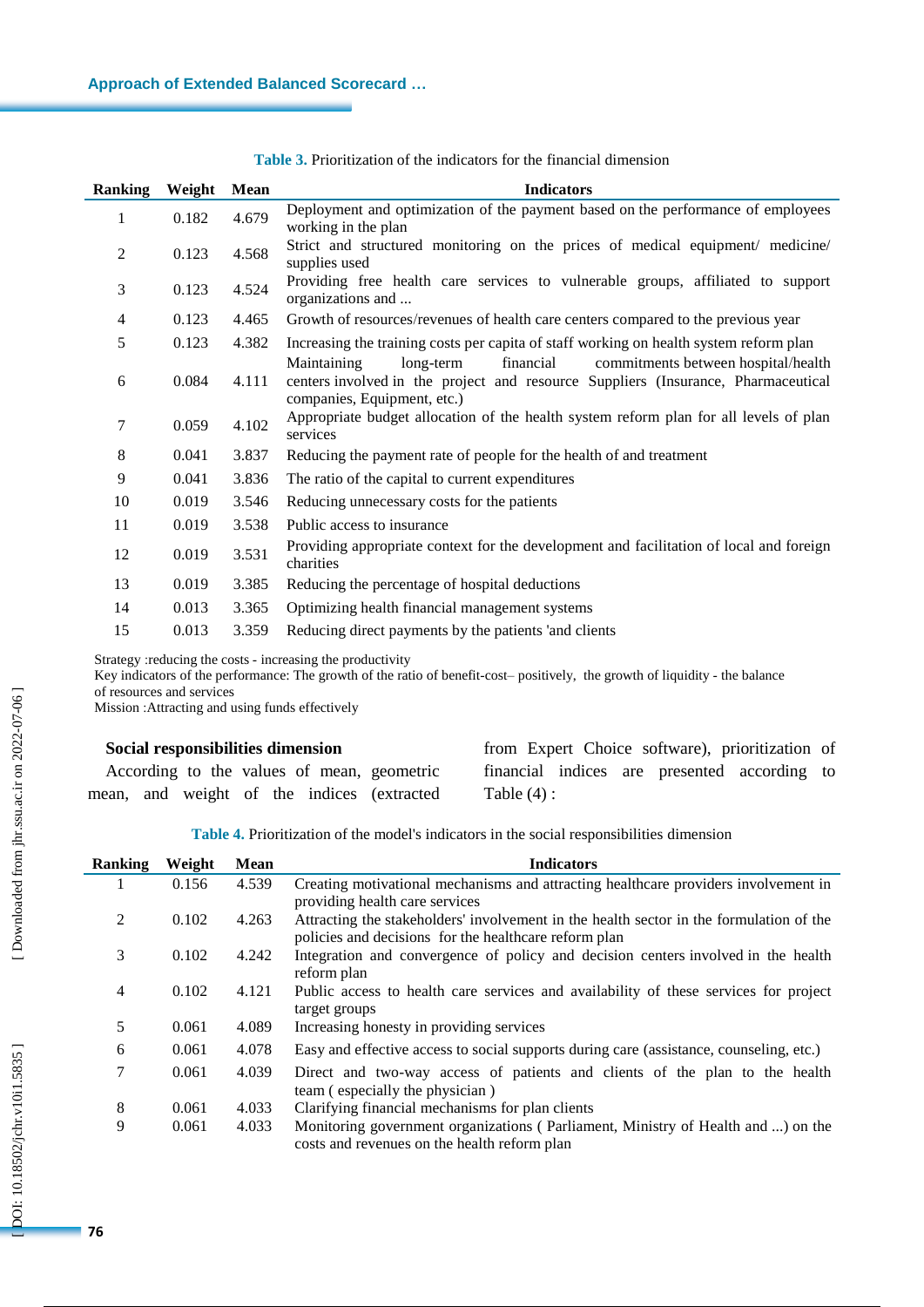| <b>Ranking</b> | Weight | <b>Mean</b> | <b>Indicators</b>                                                                      |
|----------------|--------|-------------|----------------------------------------------------------------------------------------|
| 10             | 0.061  | 3.972       | Easy access of vulnerable groups (the elderly, the poor ) to health system reform      |
|                |        |             | plan services                                                                          |
| 11             | 0.037  | 3.868       | The commitment of Government organizations (Parliament, Ministry of Health, etc.)      |
|                |        |             | on Prevention and Fighting Corruption in Health reform Plan                            |
| 12             | 0.037  | 3.789       | Accountability and transparency at all levels of the health reform plan                |
| 13             | 0.024  | 3.747       | Non-discrimination on the participation of all stakeholders in the formulation of laws |
|                |        |             | and protection of their health reform plan                                             |
| 14             | 0.024  | 3.649       | The commitment of Government organizations (Parliament, Ministry of Health, and        |
|                |        |             | Ministry of Welfare ) to provide public insurance coverage in the Health Reform Plan   |
| 15             | 0.024  | 3.649       | Maintaining confidentiality of patient information and plan clients                    |
| 16             | 0.016  | 3.444       | Increasing the accuracy and reducing the medical error/health team                     |
| 17             | 0.010  | 3.097       | Ministry of Health monitoring on the quality of health, social and social services     |
|                |        |             | provided to the community                                                              |

Strategy :Adhering to ethics - increasing the confidence of the public and social investment - contribute to a public policy Key Indicators of Performance: Adhering to ethics -Supportive Resources Allocation - Implementation of Related Policies Mission : fulfilling social responsibilities in all aspects of the health reform plan

# **Citizens and clients dimension**

| <b>Citizens and clients dimension</b>      | from Expert Choice software), prioritization of |
|--------------------------------------------|-------------------------------------------------|
| According to the values of mean, geometric | financial indices are presented according to    |
| mean, and weight of the indices (extracted | Table $(5)$ :                                   |

**Table 5.** Prioritization of the model's indicators in the citizens and clients field

| Ranking        | Weight | <b>Mean</b> | <b>Indicators</b>                                                                                                                                                              |
|----------------|--------|-------------|--------------------------------------------------------------------------------------------------------------------------------------------------------------------------------|
|                | 0.203  | 4.565       | Establishing a patient complaint system for errors provided by healthcare service                                                                                              |
|                |        |             | providers in the Ministry of Health System                                                                                                                                     |
| $\overline{c}$ | 0.203  | 4.461       | Negative growth in mortality rates in the population covered by the plan                                                                                                       |
| 3              | 0.203  | 4.412       | Increasing the level of citizens' access to health reform plan services                                                                                                        |
| 4              | 0.069  | 3.897       | The rate of realization of the electronic health record for the people                                                                                                         |
| 5              | 0.069  | 3.864       | Increasing patient/client satisfaction with the quality of health services received                                                                                            |
| 6              | 0.040  | 3.736       | Appropriate access to monitor the performance and process control of the project's<br>supply chains for all target groups, including citizens, clients, and services providers |
| 7              | 0.040  | 3.719       | Public access to accreditation indicators for public and private health centers                                                                                                |
| 8              | 0.040  | 3.707       | Continuous and effective supervision of supervisory units on compliance with<br>patient rights in health care centers involved in health care reform plan                      |
| 9              | 0.040  | 3.682       | Reducing the ratio of the proportion of patients to physicians                                                                                                                 |
| 10             | 0.040  | 3.625       | Increasing the number of clients to the population covered by the plan                                                                                                         |
| 11             | 0.025  | 3.514       | Increasing the patient/client satisfaction level with plan discharge time (reducing the<br>patient discharge process time/termination process)                                 |
| 12             | 0.025  | 3.512       | Increasing patient/client satisfaction with the performance of the personnel involved<br>in the plan                                                                           |

Strategy: Achieving Citizens and Clients Satisfaction

Key Indicators of the Performance :Paying attention to the quality ,quantity , and timing of providing the services Mission :Providing appropriate services to citizens and clients

### **Internal processes dimension**

|  |  |  | According to the values of mean, geometric |
|--|--|--|--------------------------------------------|
|  |  |  | mean, and weight of the indices (extracted |

from Expert Choice software), prioritization of financial indices are presented according to Table (6) :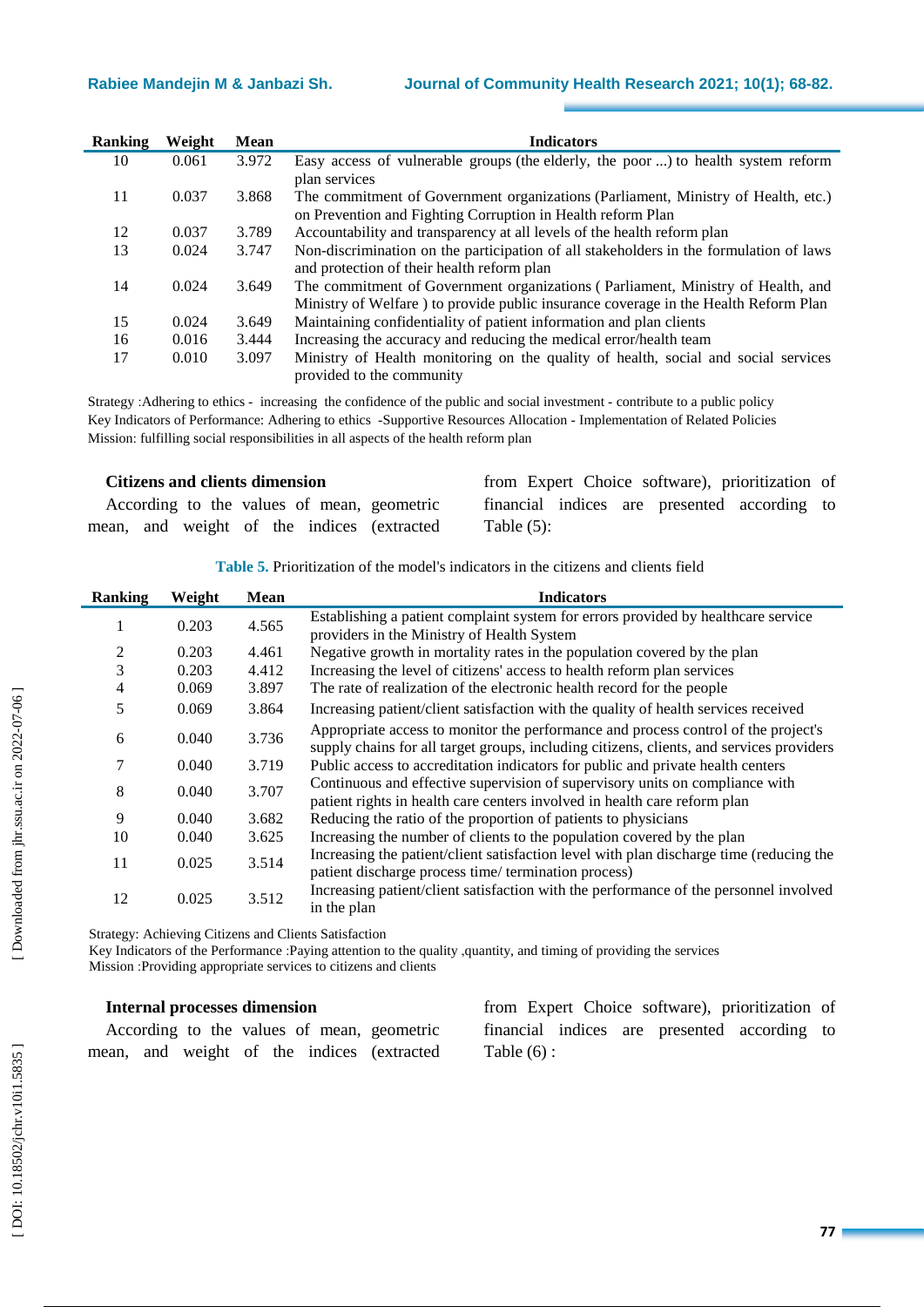| <b>Ranking</b> | Weight | Mean  | <b>Indicators</b>                                                                                                                                                                                                  |  |  |  |  |  |
|----------------|--------|-------|--------------------------------------------------------------------------------------------------------------------------------------------------------------------------------------------------------------------|--|--|--|--|--|
| 1              | 0.221  | 4.226 | Providing performance feedback system and modifying processes and structures                                                                                                                                       |  |  |  |  |  |
| $\overline{c}$ | 0.154  | 3.925 | Use of employees self-assessment systems                                                                                                                                                                           |  |  |  |  |  |
| 3              | 0.154  | 3.854 | Promoting a culture of acceptance of change                                                                                                                                                                        |  |  |  |  |  |
| $\overline{4}$ | 0.154  | 3.854 | Removing/reducing service's intermediate<br>chains (insurance,<br>equipment,<br>pharmaceuticals and ) in line with honoring and facilitating service                                                               |  |  |  |  |  |
| 5              | 0.068  | 3.778 | Set up and run the protocols of the work of the standard of care in the health<br>system reform plan                                                                                                               |  |  |  |  |  |
| 6              | 0.068  | 3.715 | Validating and allocating resources based on ratings to different health-centric<br>sectors                                                                                                                        |  |  |  |  |  |
| 7              | 0.042  | 3.674 | cooperation between the Ministry of Health<br>Expanding<br>with<br>other<br>government sectors in order to fulfill the objectives of the plan                                                                      |  |  |  |  |  |
| 8              | 0.042  | 3.657 | Attracting participation of other government sectors in policymaking in the field<br>of health                                                                                                                     |  |  |  |  |  |
| 9              | 0.042  | 3.608 | Determining the role and tasks of other sections of government in promoting<br>community health by the Ministry of Health                                                                                          |  |  |  |  |  |
| 10             | 0.042  | 3.585 | Developing a teamwork culture                                                                                                                                                                                      |  |  |  |  |  |
| 11             | 0.027  | 3.435 | Reducing waiting time for the patient/client in the healthcare reform plan                                                                                                                                         |  |  |  |  |  |
| 12             | 0.019  | 3.233 | Shortening the processes for providing service                                                                                                                                                                     |  |  |  |  |  |
| 13             | 0.014  | 3.192 | The transfer of responsibility and authorities of the Ministry of Health by<br>maintaining managerial and supervisory control to local departments<br>(governorate, municipality, provincial councils, NGOs, etc.) |  |  |  |  |  |

**Table 6 .** Prioritization of the model's indicators in the dimension of internal processes

#### **Quantitative section: Fitting the model**

According to the results of the t -test, the statistical population agrees with a high Mean on

the designed indices and models . However, priorities were variable due to the teaching and non teaching nature of the centers in some dimensions.

| Area                    | <b>Mean</b>              | The Independent<br><b>Samples t-Test</b> |       |  |
|-------------------------|--------------------------|------------------------------------------|-------|--|
|                         | <b>Teaching Hospital</b> | Non-teaching hospital                    |       |  |
| Financial field         | 5.879                    | 5.668                                    | 0.433 |  |
| Social Responsibilities | 4.879                    | 5.968                                    | 0.004 |  |
| Citizens and clients    | 5.783                    | 5.435                                    | 0.582 |  |
| Internal processes      | 5.228                    | 5.614                                    | 0.426 |  |
| Growth and learning     | 6.032                    | 5.457                                    | 0.007 |  |

**Table 7 .** Comparison of Statistical population's Viewpoints to the Evaluation Model Designed

A significant difference was observed between the mean observed for the "social responsibilities field" in teaching and non -teaching hospitals  $(t = 10.678, p = 0.004)$  Therefore, the mean value of the social responsibilities field in teaching hospitals is less than this field's mean value in non teaching hospitals.

A significant difference was observed between the mean observed for the "growth and learning" field in teaching and non-teaching hospitals  $(t =$ 15.789, p =0.007) Therefore, the mean value of the growth and learning field in teaching hospitals is

higher than this field's mean value in non -teaching hospitals.

# **Discussion**

The decision -making process regarding the health system's high -priority needs and ensuring that such priorities are met, including justice in access to health services and financial justice in health, depends on the functions of the health system. Therefore, after years of governmental efforts to promote public health and finance these commitments, the health reform plan emerged. As a result, making strategic decisions based on the future ahead of the health reform plan is of great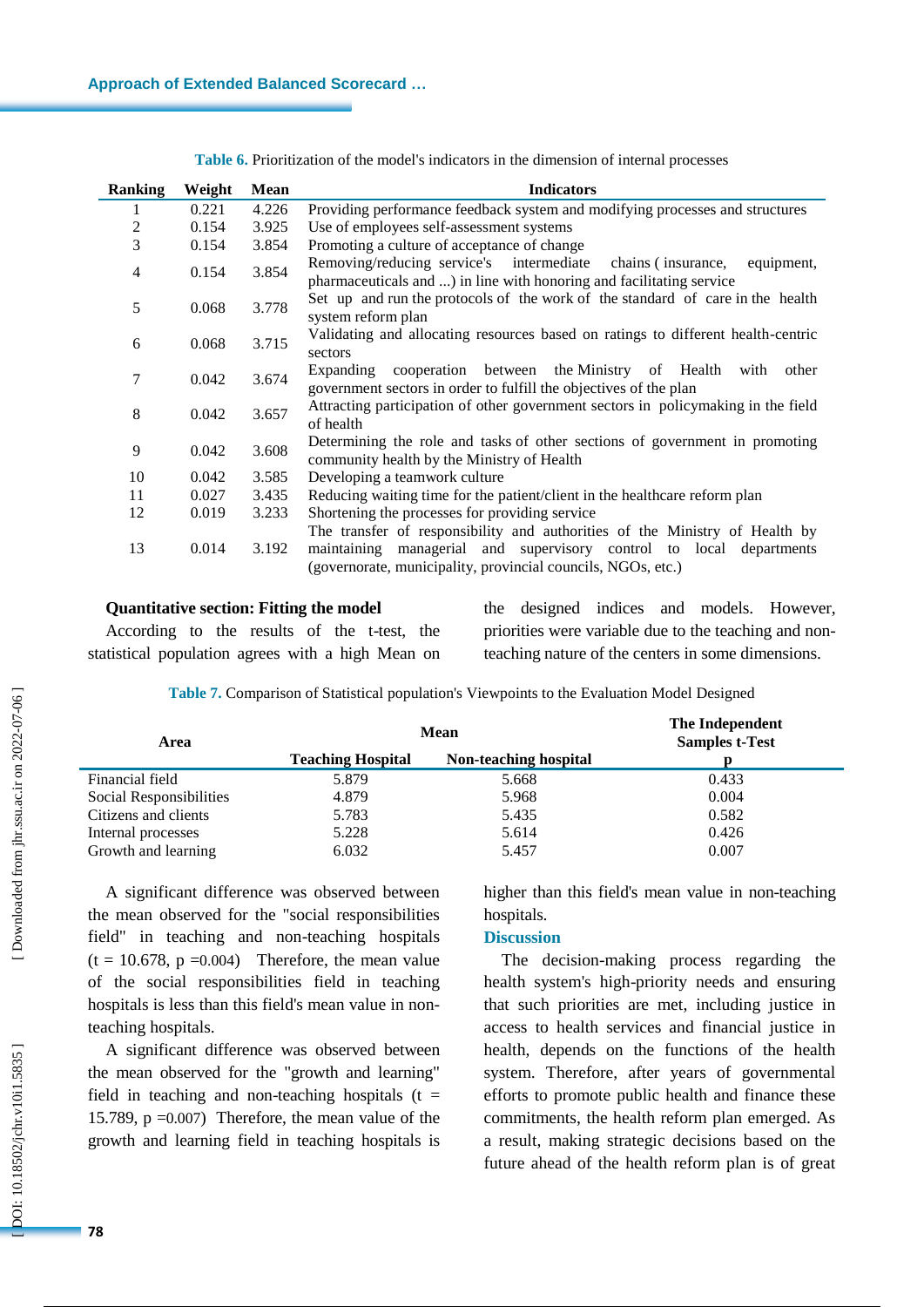importance. In doing so, in line with the main goal of the research, which is to design a comprehensive model for evaluating the health reform plan in Iran in order to achieve effectiveness, in phases 1 to 3 of the research to answer the main question "how is the health reform plan in Iran?": and the sub -question 1 " what are the dimensions, basic components , and prioritization in the comprehensive evaluation model of the health reform plan in Iran?", the initial conceptual model was determined , and then the main dimensions, component s , and indicators were extracted after which, during several discussions with professors and experts, the extracted components and indicators were modified and adjusted. Finally, the model and all its components and indicators were reviewed and finally approved. In the next stage, the dimensions, components ,

and indicators of the plan were designed in the form of a questionnaire , and in two phases, the questionnaire was distributed among 400 employees of 10 hospitals and 300 patients of 2 hospitals . Finally , all questionnaires were collected and analyzed. Prioritization of dimensions and their components at the macro, intermediate, micro , and general levels of service based on the mean values obtained from the final round of the Delphi method and based on the weight extracted from the pairwise comparisons of the indicators shown by EXPERT CHOICE software showed that "Finance" is the priority and the "Internal Process" is the last priority.

To answer sub -question 2, "what are the indicators of the comprehensive evaluation model of the health reform plan in Iran (in 5 dimensions and 4 levels)?" The extracted indicators in each dimension obtained by Delphi's rounds were weighted and ranked. The indicators of each dimension of the model are discussed as follows:

Calculations showed that in the learning and growth dimension, "per capita educational growth rate of personnel" with a weight of 0.049 is in the first rank and "change in the educational system of medical groups based on the health reform plan" is in the last rank with a weight of 0.003.

The results obtained from this section of the study are consistent with the results reported in studies conducted by Piri et al. (16), Wu et al. ( 5), Farooq Salman et al. (6), Leksono et al. (7), Gutacker & Street ( 9), Mehralian et al. (10), Kalish and Jitish (12), and Dadgar et al. (13).

Calculations showed that in the financial dimension, "establishment and optimization of performance -based payments for employees working in the plan" is in the first rank with a weight of 0.047 and "reduction of direct payments of patients and other clients" is in the last rank with a weight of 0.003 .

The results obtained from this section of the study are consistent with the results reported in studies conducted by Wu et al. ( 5), Farooq Salman et al. ( 6), Leksono et al. ( 7), Gutacker & Street ( 9), Mehralian et al., (10), Kheyri et al., (19), and OliaeiManesh et al., (15) and Dadgar et al. , (13).

Calculations showed that in terms of social responsibility, "creating motivational mechanisms and attracting the participation of suppliers of the health reform plan in providing health care services" is in the first rank with a weight of 0.032 and "supervision of the Ministry of Health on the quality of health, medical and social services to society" is in the last rank with a weight of 0.002.

The results obtained from this of the study are consistent with the results reported in studies conducted by Piri et al . (16), Wu et al. ( 5), Farooq Salman et al. (6), Gutacker & Street (9), Mehralian et al. (10), OliaeiManesh et al., (15), Rahmat

et al., (8), Anjomshoae et al., (11) and Dadgar et al. (13).

Calculations showed that in the indicators extracted in the dimension of citizens and clients,<br>"creating a system for recording patients' complaints about the errors of health care providers in the website of Ministry of Health" is in the first rank with a weight of 0.035 and "increasing patient/clients' satisfaction planners regarding staff performance" ranks last with a weight of 0.004.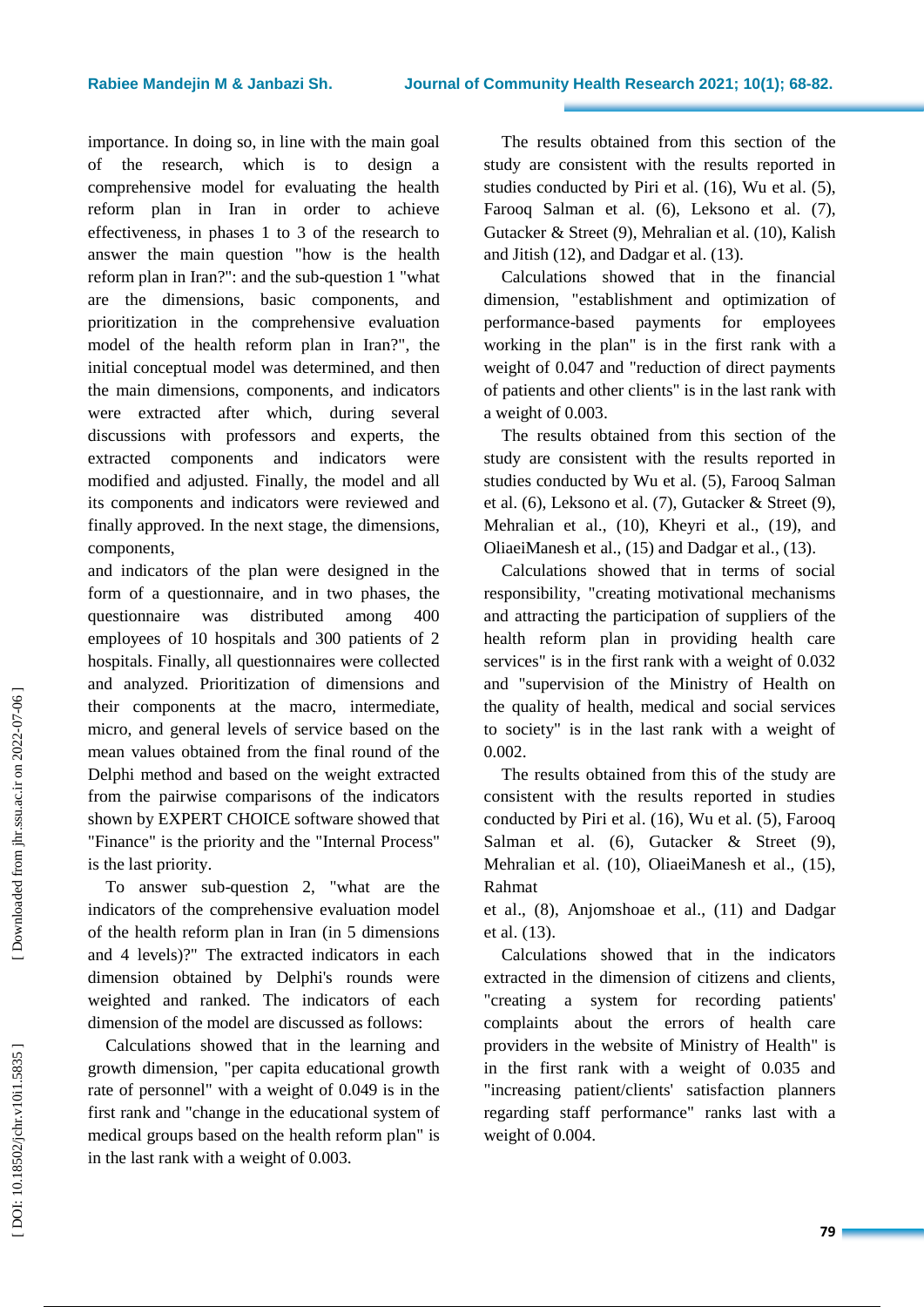The results obtained from this section of the study are consistent with the results reported in studies conducted by Piri et al. (16), Wu et al. (5), Farooq Salman et al. ( 6), Gutacker & Street (9), Mehralian et al., (10), OliaeiManesh et al., (15) Kheyri et al., (19), and Dadgar et al., (13).

Calculations showed that in the dimension of internal processes, "providing performance feedback system and improving processes and structures" ranks first with a weight of 0.024 and "transfer of responsibility and authority of the Ministry of Health while maintaining management and regulatory controls to local units such as (governorate, municipality and provincial councils, non -governmental organizations, etc.) ranks last with a weighted value of 0.005 . The results obtained from this section of the study are consistent with the results reported in studies conducted by Piri et al . (16), Wu et al. ( 5), Farooq Salman et al. ( 6), Gutacker & Street (9), Mehralian et al. , (10), Ka ilish and Jitish (12), Doshmangir and Rashidian (18), OliaeiManesh et al., (15), Leksono et al. , ( 7), and Dadgar et al. (13).

In phase 4 of the study, a 900 -point questionnaire consisting of 70 items obtained from the components in the final model was prepared through the Delphi technique with 5 choice spectrum responses (score range 1-3-5-7-9) and based on the random stratified sampling for 400 staff members of 5 educational hospitals (including Imam Hossein Hospital, Loghman Hospital, Tajrish Martyrs Hospital, Modarres Hospital , and Taleghani Hospital) and 5 non educational hospitals (including Imam Khomeini Hospital of Firoozkooh, the  $3<sup>rd</sup>$  of Shaban hospital of Damavand, the anonymous martyrs' hospital, Zaeem hospital of Pakdasht and the martyrs' hospital of Pakdasht) and then health reform plan evaluated in terms of a statistical population. After this stage and in order to evaluate the model in terms of service recipients' (citizens and clients) comments and using a questionnaire made by the CEHSRP -IR model (with 12 items), the health reform plan was evaluated by the statistical community members, with a total number of 300 people selected by simple random from among

patients and clients of Modarres and Zaeem hospitals (in the previous stage, obtained the highest (554.38) and the lowest (364.17) scores by the service providers, respectively). It was shown that 51% of the service providers and 55% of the service recipients had achieved their goals in the health reform plan.

## **Research limitations include**

the lack of available scientific resources, the lack of similar work in this area, insufficient budget to do and advance the work, inadequate cooperation in departments and executive bodies, and officials' low cooperation of some managements and individuals in distributing and collecting questionnaires.

In this study, 5 dimensions of health reform plans in Iran were studied and researched in 4 levels. Based on it, 17 components and 70 indicators

for success and effectiveness of the plan implementation were extracted through exploratory interviews with experts and literature review approved by experts. According to the study, none of the country's previous studies on the evaluation of the health reform plan had dealt with the social responsibility dimension. Besides, many researchers have investigated the plan from a single angle or have relied on a certain area/component. Therefore, this research's extracted dimensions are more comprehensive than other previous research and have a more general view of the structure, implementation, and monitoring of the country's health reform plan.

Consequently, the research model is complete and comprehensive based on these dimensions, components, and indicators. On the other hand, very little research has been done to evaluate the health reform plan in Iran. Therefore, this research accordingly has an advantage.

# **Conclusion**

In this study, the need to adapt and fit the model's main dimensions (including financ e, social responsibilities, internal processes, citizens and clients , and growth and learning with a comprehensive approach to achieving effectiveness in the organization) was emphasized. Among the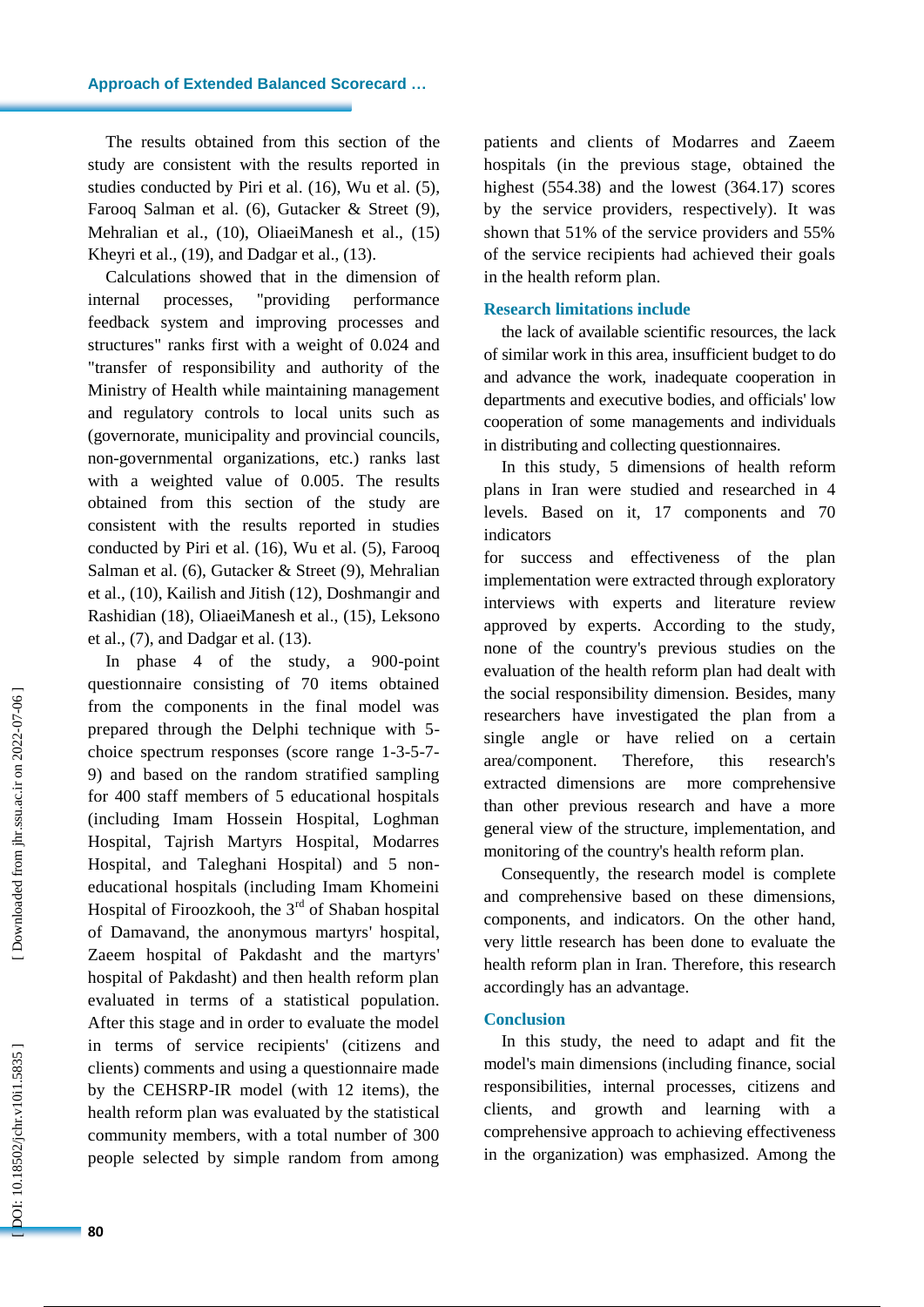components extracted for the dimension social responsibilities, the following components respectively ha d the highest weight and impact on the effectiveness of the plan's performance and output: the system and the mechanism of participation of all nodes involved in the health reform plan in order to actively monitor the implementation of the plan, the full development of services including insurance and health services in all parts of the country for different social classes, the commitment of the governing bodies to comprehensively implement the plan and attention to the fundamental rights of the people .

In the financial dimension, the following components showed to have the highest weight and impact on the effectiveness of the plan's performance and output , respectively: intelligent and targeted monitoring in the field of supply, distribution , and consumption of pharmaceuticals equipment and medical supplies, financing the plan through governmental and public budgets as well as donors in proportion to progress and effectiveness, optimizing the income, payments and investment structures based on productivity of service levels.

In the dimension of customers (clients), the following components respectively showed the highest impact and weight on the plan's performance and output: maximum satisfaction of the plan clients, community health growth and diseases management, the responsiveness of all levels of the plan to public opinions, and the creation of transparency making platforms.

# **Acknowledgments**

The authors would like to express their gratitude to the honorable Professor, Seyyed Mehdi Alvani , for his advice and guidance in this study. It is noteworthy to mention that the present study has been extracted from dissertation 17121042972001 no.

# **Authors' contribution**

SH.J and M.R conceived of the presented idea.

SH.J developed the theory and performed the computations.

M.R verified the analytical methods. supervised the findings of this work. All authors discussed the results and contributed to the final manuscript.

# **Conflict of interest**

The author does not have any conflict of interest .

# **References**

- 1.Gholipour R, Netagh F. The analysis of health system reform plan challenges and consequences, The first national conference on public administration in Iran, Tehran, Faculty of Management, University of Tehran, 2015. Recovered from [https://www.civilica.com/Paper](https://www.civilica.com/Paper-CIPA01-CIPA01_046.html)-CIPA01-CIPA01\_046.html
- 2.OliaeiManesh A. et al., Performance of health insurance organizations in intersectional collaboration with the ministry of health and education in effective implementation of health system reform plan, Proceedings of  $11<sup>th</sup>$ National Conference on Critique of Government Performance in Health Field, Tehran, National Institute of Health Research. 2015; (1):17 -18. [Persian]
- 3.Harirchi I. The need for evaluation of health system reform plan according to international indicators [performance report], 2016. Available from: http://dolat.ir/detail/281042
- 4.Bozorg Haddad E. Multidimensional model design for performance evaluation of National Iranian Gas Company, PhD thesis, University of Tehran, Campus of Qom, 2018.
- 5.Wu X, Li S, Xu N, et al. Establishing a balanced scorecard measurement system for integrated care organizations in China. The International Journal of Health Planning And Management. 2019; 34(2): 672 -92.
- 6.Farooq SAM, Firdouse R, Diana FM. University performance evaluation and strategic mapping using balanced scorecard (BSC): Case study – Sohar University, Oman. International Journal of Educational Management. 2018; 32(4): 689 -700.
- 7.Leksono EB, Suparno S, Vanany I. Development of Performance Indicators Relationships on Sustainable Healthcare Supply Chain Performance Measurement Using Balanced Scorecard and DEMATEL. International Journal on Advanced Science Engineering Information Technology. 2018; 8 (1):115 -122.